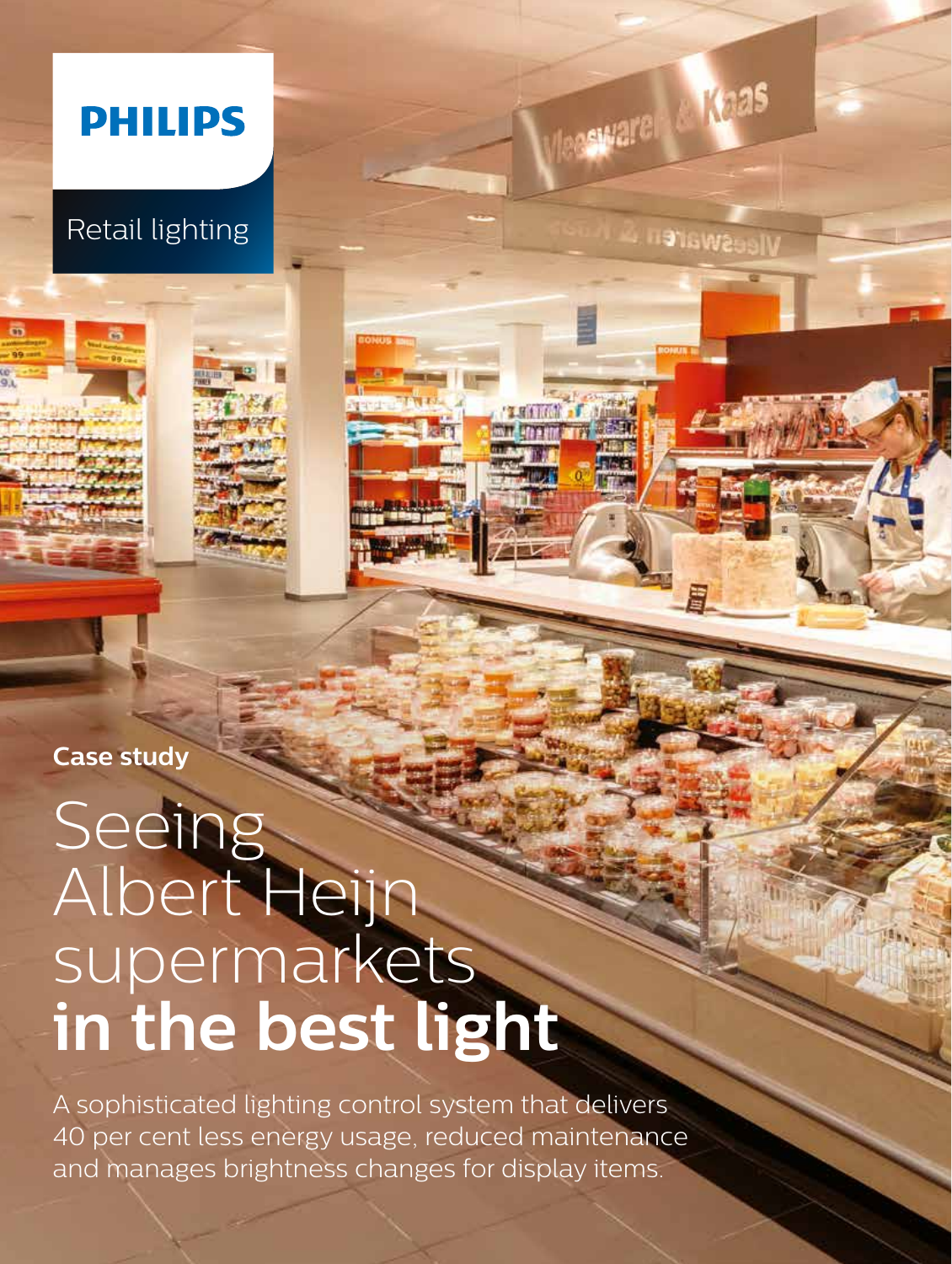# **Background**

Albert Heijn is part of the Dutch international retail chain, Ahold, which now comprises over 3000 stores. Every year, the company refurbishes approximately 100 of its stores. Albert Heijn has developed a design concept that it carefully implements across the chain. In 2012, it started to assess the benefits of integrating LED lighting into this design to replace conventional lighting.

The 1500-square-meter Alkmaar supermarket – located in Van Ostadelaan – is the first of its stores to change entirely to LED lighting. The aim of this project was to evaluate a number of factors: how well LEDs work in a store environment; what energy savings can be realized; and how the store ambience can be enhanced. As the company has enjoyed a long-standing relationship with us, it was natural to choose a lighting and lightingcontrol solution from Philips for the project.

# The challenge

The initial phase of the project involved a number of small-scale tests with LEDs to determine the best way to achieve optimal lighting for different types of displays within a store. This period was used to demonstrate to Albert Heijn the return-on-investment potential from using energy-efficient LED luminaires in conjunction with a smart control system.

The design utilizes a Digital Addressable Lighting Interface (DALI) solution, in which each luminaire has its own unique address. The DALI network enables the

commissioning engineer to adjust the dimming of each luminaire to ensure light levels are optimized to match different displays for each area within the store. While this was arguably the biggest challenge, the process was simplified considerably through the use of our EnvisionProject head-end software.

# The solution

The lighting plan consists of a clever combination of LED solutions, in which the luminaires and the color temperature are perfectly matched to each display section. In total, 86 dimmable Philips LuxSpace Accent luminaires were used in a variety of wattages to highlight each display in the most visually engaging manner possible. The LuxSpace Accent proved to be a particularly effective choice over the fresh-food sections and also to draw shoppers' attention to the special offers located on the end-cap shelves.

The seven LuxSpace Accent LEDs over the meat display area were fitted with LED Rose Food Optics – emitting a more reddish accent than the 930K color from the standard luminaire – which have been proved to slow the discoloration of cut meats by 30 per cent. Meanwhile, 87 dimmable glare-free Maxos LED lightlines provide general customer lighting in the aisles, ensuring that the colors of all products are shown to their best advantage.

The DALI control system utilizes two Dynalite DDBC1200 dimmer controllers and an eight-input DDMIDC8 interface unit to integrate with the alarm

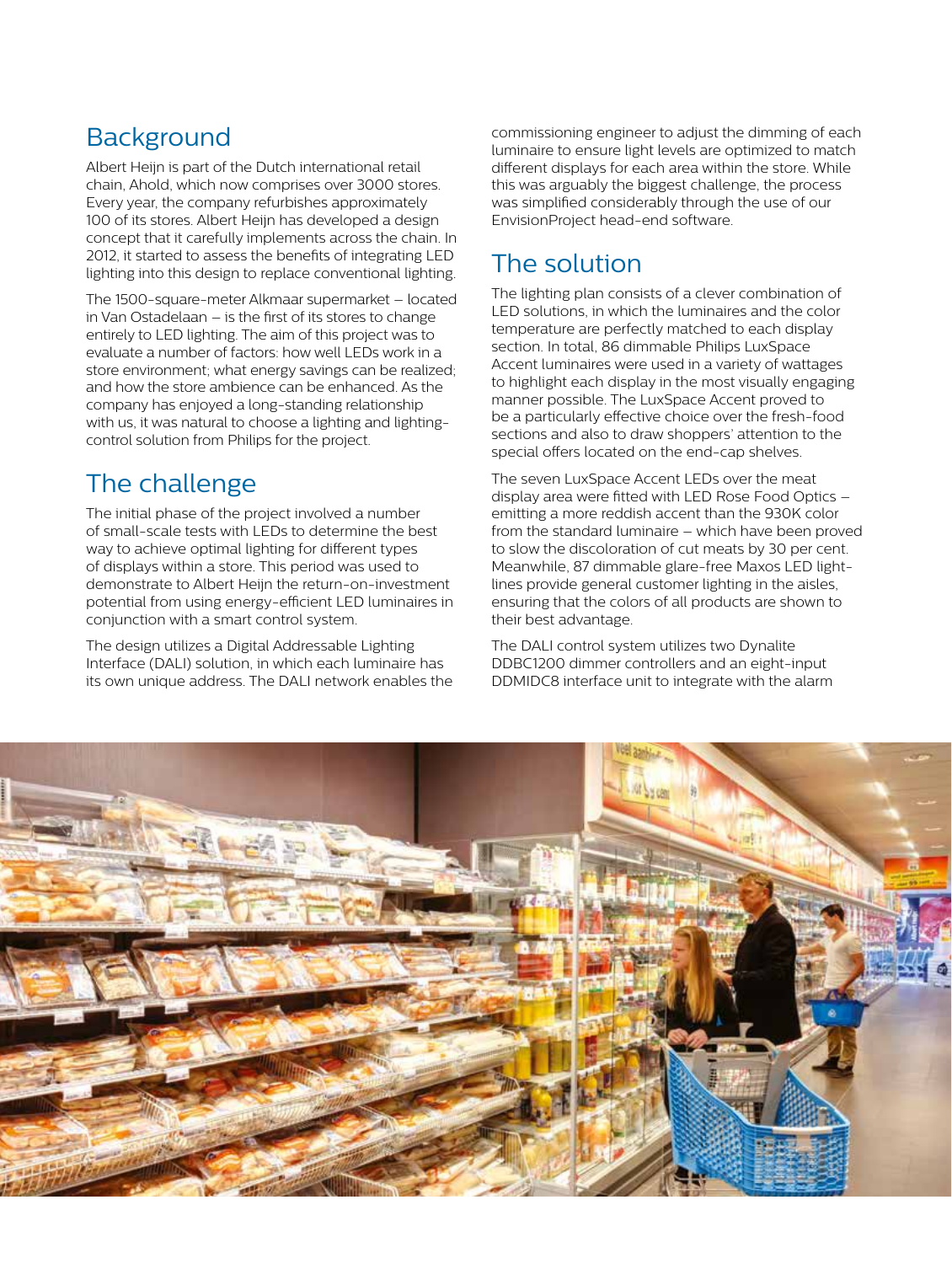and refrigerator timer. This arrangement allows the alarm system to switch the lighting scenes between the normal trading brightness and a dimmed setting for out-of-hours restocking, while the refrigerator timer similarly sets the refrigerator lighting for sales hours. A DUS804C multipurpose sensor further ensures that lighting is only provided in the storage room when this area is occupied.

The dimmer controllers, interface unit, sensor, control panel and supervisory PC are connected using a Dynalite DyNet peer-to-peer RS485 communications serial bus network.

## **Benefits**

The overall installation is more cost efficient than a conventional lighting system, with a payback time of just three years. Furthermore, early indications show that this store will use 40 per cent less lighting energy compared with other similarly sized stores using conventional lighting, with reduced maintenance costs during the system life. This equates to substantially lower investment costs when measured over a 10-year period.

Moreover, the Dynalite DALI control solution delivers a degree of sophistication unparalleled with conventional lighting systems. With the Dynalite DALI system, all luminaires are dimmed to 30 per cent during non-trading periods, saving more energy and standardizing lamp life across the store. The new system also allows the brightness to be easily finetuned to match display changes, thereby ensuring each area is seen in the best possible light to enhance the overall customer experience.

This pilot project has been extremely well received by both Albert Heijn staff and its customers, and has certainly exceeded the expectations of Store Manager, Kees Cats. An additional 10 stores have now been earmarked as follow-on pilot projects. The future is looking bright for Albert Heijn.

## **Fast facts**

#### **Project:**

Albert Heijn Supermarket

**Location:** De Hoef Shopping Center, Van Ostadelaan, Alkmaar, The **Netherlands** 

### **Lighting architects:**

Ruud Bagen (Philips)

#### **Products:**

Philips LuxSpace Accent luminaires, Philips Maxos LED light lines, Philips LED Rose Food Optics, Dynalite DDBC1200 controllers, Dynalite DDMIDC8 8-input interface unit, Dynalite DyNet peer-to-peer RS485 communications serial bus network, Dynalite DUS804C multipurpose sensor, Dynalite EnvisionProject commissioning and management software

## **"Go My customers will almost certainly not realize** that

the pleasant atmosphere in the store is partly due to the LED lighting, but that makes it even nicer."

**Supermarket Manager Kees Cats**